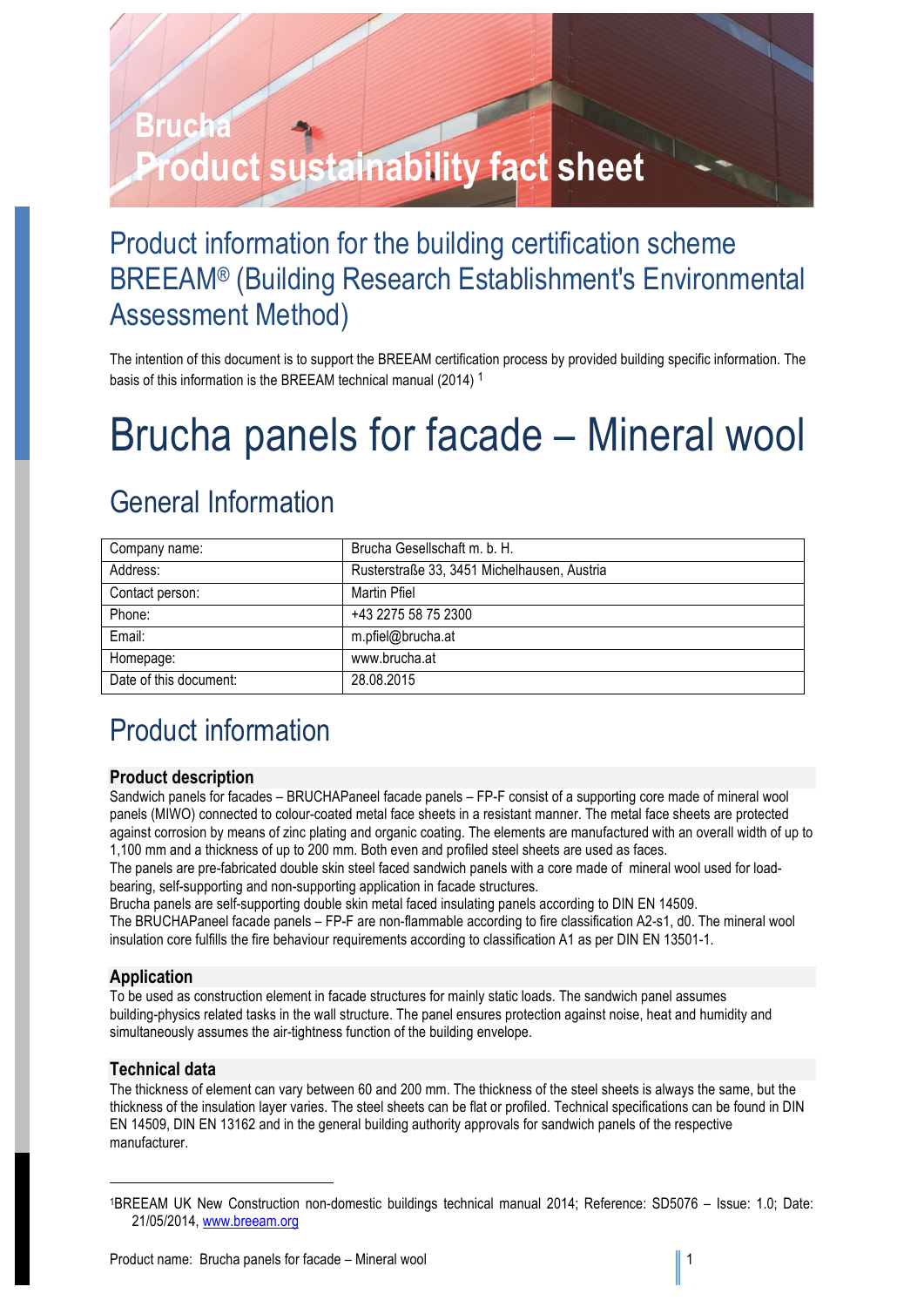## **Brucha Product sustainability fact sheet**

| <b>Description</b>                                                                                                                                | <b>Value</b>  | Unit              |
|---------------------------------------------------------------------------------------------------------------------------------------------------|---------------|-------------------|
| Density of insulation layer                                                                                                                       | 115           | kg/m <sup>3</sup> |
| Thickness of elements                                                                                                                             | 60 - 200      | mm                |
| Thickness of inner sheet cover                                                                                                                    | 0.6           | mm                |
| Thickness of outer sheet cover                                                                                                                    | 0.6           | mm                |
| Thermal conductivity of insulating material                                                                                                       | 0.0370        | W/(mK)            |
| Heat transfer coefficient of the total panel incl. any heat<br>bridges due to overlapping and fixing elements according to<br><b>DIN EN 14509</b> | $0.19 - 0.60$ | $W/(m^2K)$        |
| Sound reduction index according to EN ISO 140-3                                                                                                   | 25            | dВ                |
| Sound absorption coefficient test according to EN ISO 354<br>Product not perforated                                                               | 0.15          | %                 |
| Sound absorption coefficient test according to EN ISO 354<br>Product perforated                                                                   | $0.85 - 0.95$ | $\%$              |

#### **Product declarations**

Environmental product declaration Number EPD-BRU-20130196-IBC1-DE

Program operator **Institute Construction and Environment (IBU - Institut Bauen** und Umwelt e.V.), Berlin, Germany Author of the LCA thinkstep AG formerly PE International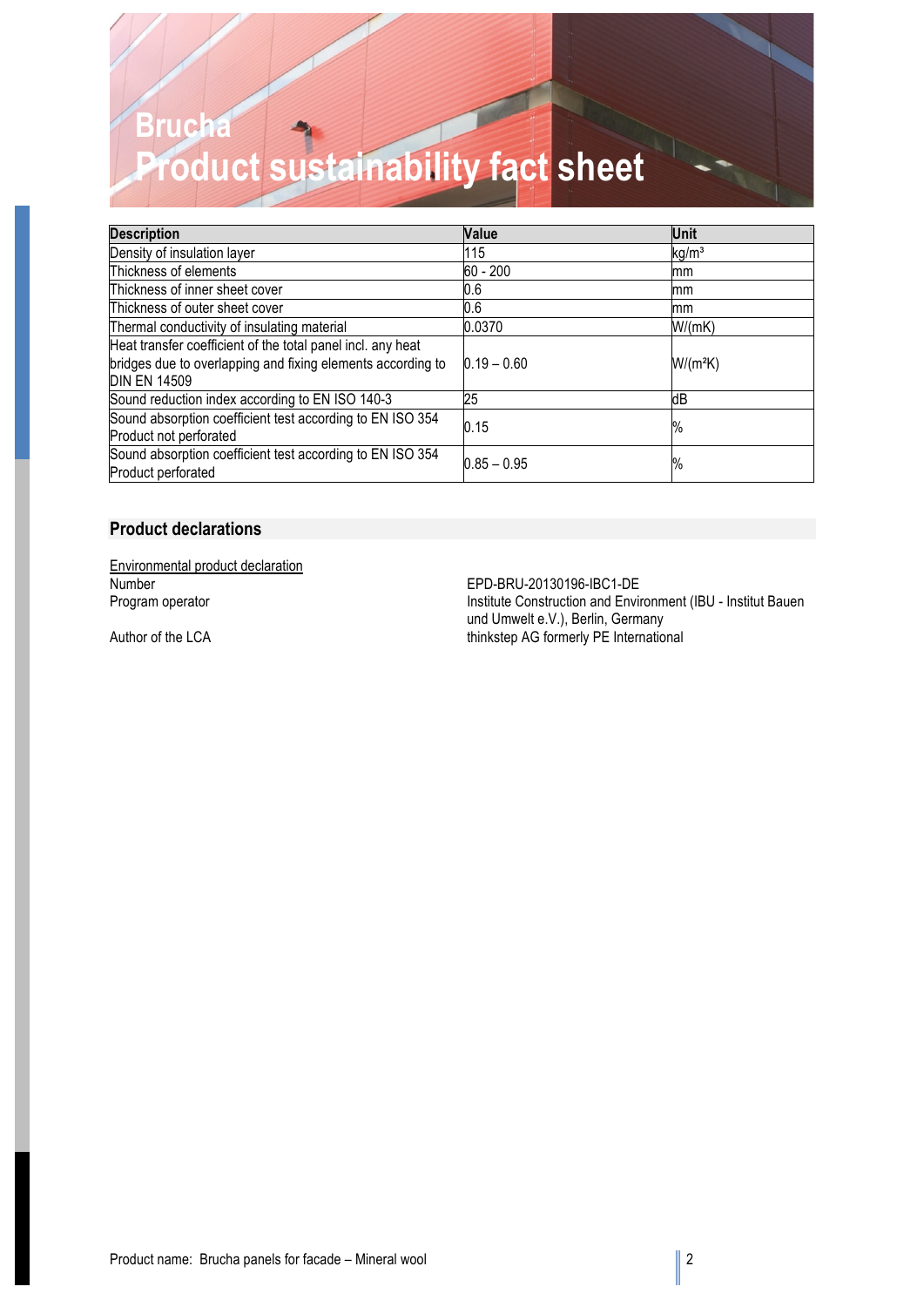

## Management

#### Summary

This category encourages the adoption of sustainable management practices in connection with design, construction, commissioning, handover and aftercare activities to ensure that robust sustainability objectives are set and followed through into the operation of the building. Issues in this section focus on embedding sustainability actions through the key stages of design, procurement and initial occupation from the initial project brief stage to the appropriate provision of aftercare.

Category summary table for this BREEAM issue:

| Issue ID | Issue name                                |
|----------|-------------------------------------------|
| Man 01   | Project brief and design                  |
| Man 02   | Life cycle cost and service life planning |
| Man 03   | Responsible construction practices        |
| Man 04   | Commissioning and handover                |
| Man 05   | Aftercare                                 |

#### **Man 02 Life cycle cost and service life planning**

#### *Aim of this issue*

To deliver whole life value from investment and promote economic sustainability by recognising and encouraging the use and sharing of life cycle costing and service life planning to improve design, specification and through-life maintenance and operation.

Product information for the declared product within this issue:

| Specific information         | Comment                                                          |
|------------------------------|------------------------------------------------------------------|
| Construction process stage   |                                                                  |
| Reference service life (RSL) | According to service life of the building or $40 - 45$ years, if |
|                              | the product is installed and used in accordance with the         |
|                              | manufacturer's instructions.                                     |
| Use stage                    | Under normal conditions, no maintenance is required and          |
|                              | therefore no costs are arising.                                  |

End of life stage Scenario that is also calculated in EPD: Metal is recycled and mineral wool is sent to landfill.

|                    | Value           | Unit |
|--------------------|-----------------|------|
| Recycling          | 9.0             | Κq   |
| Energy<br>recovery | 0.0             | Κg   |
| Landfill           | 16 <sub>1</sub> | Κg   |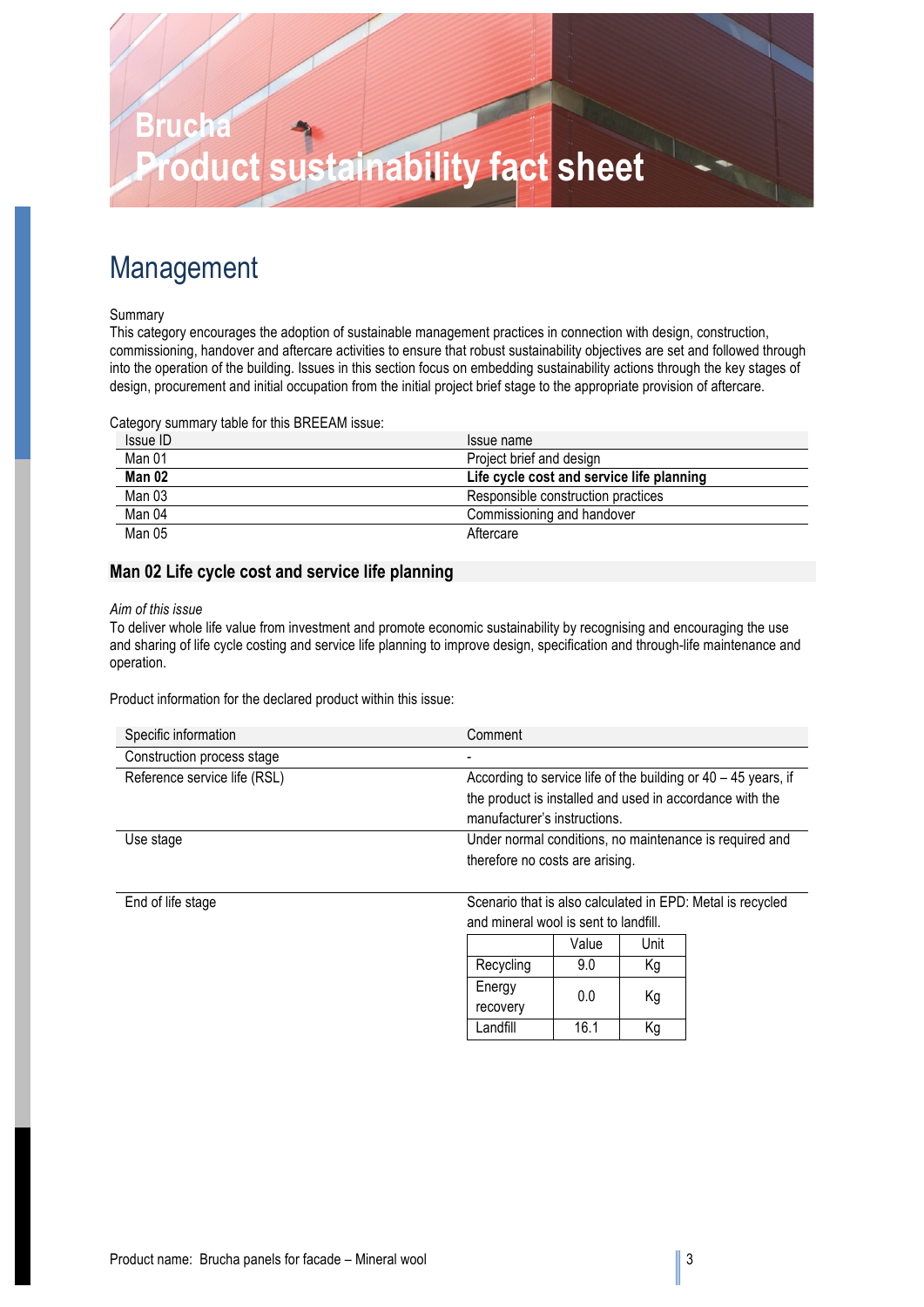

#### **Man 04 Commissioning and handover**

*Aim of this issue* To encourage a properly planned handover and commissioning process that reflects the needs of the building occupants.

Product information for the declared product within this issue:

| Product specific information for the Building User Guide (BUG) |                                              |
|----------------------------------------------------------------|----------------------------------------------|
| Installation instruction:                                      | Please follow the installation instructions: |
|                                                                | http://www.brucha.at/opmodule/user/brucha-   |
|                                                                | neu/?kat=5&dok id=18578⟨=en                  |
|                                                                |                                              |
| Maintenance instruction:                                       | Please follow the maintenance instruction:   |
|                                                                | http://www.brucha.at/opmodule/user/brucha-   |
|                                                                | neu/dokumente/en Oberflaechen.pdf            |
|                                                                |                                              |

#### Building User Guide (BUG):

Dedicated building/site specific guidance for the non-technical building user. The purpose of the guide is to help building users access, understand and operate the building efficiently and in a manner in keeping with the original design intent. A Building User Guide will provide easily accessible and understandable information relevant to the following stakeholders:

- The building's staff (or where relevant residents)
- The non-technical facilities management team/building manager
- Other building users, e.g. visitors/community users

## Health and Wellbeing

#### Summary

This category encourages the increased comfort, health and safety of building occupants, visitors and others within the vicinity. Issues in this section aim to enhance the quality of life in buildings by recognising those that encourage a healthy and safe internal and external environment for occupants.

| $\frac{1}{2}$ |                                  |
|---------------|----------------------------------|
| Issue ID      | Issue name                       |
| Hea 01        | Visual comfort                   |
| Hea 02        | Indoor air quality               |
| Hea 03        | Safe containment in laboratories |
| Hea 04        | Thermal comfort                  |
| Hea 05        | Acoustic performance             |
| Hea 06        | Safety and security              |
|               |                                  |

Category summary table for this BREEAM issue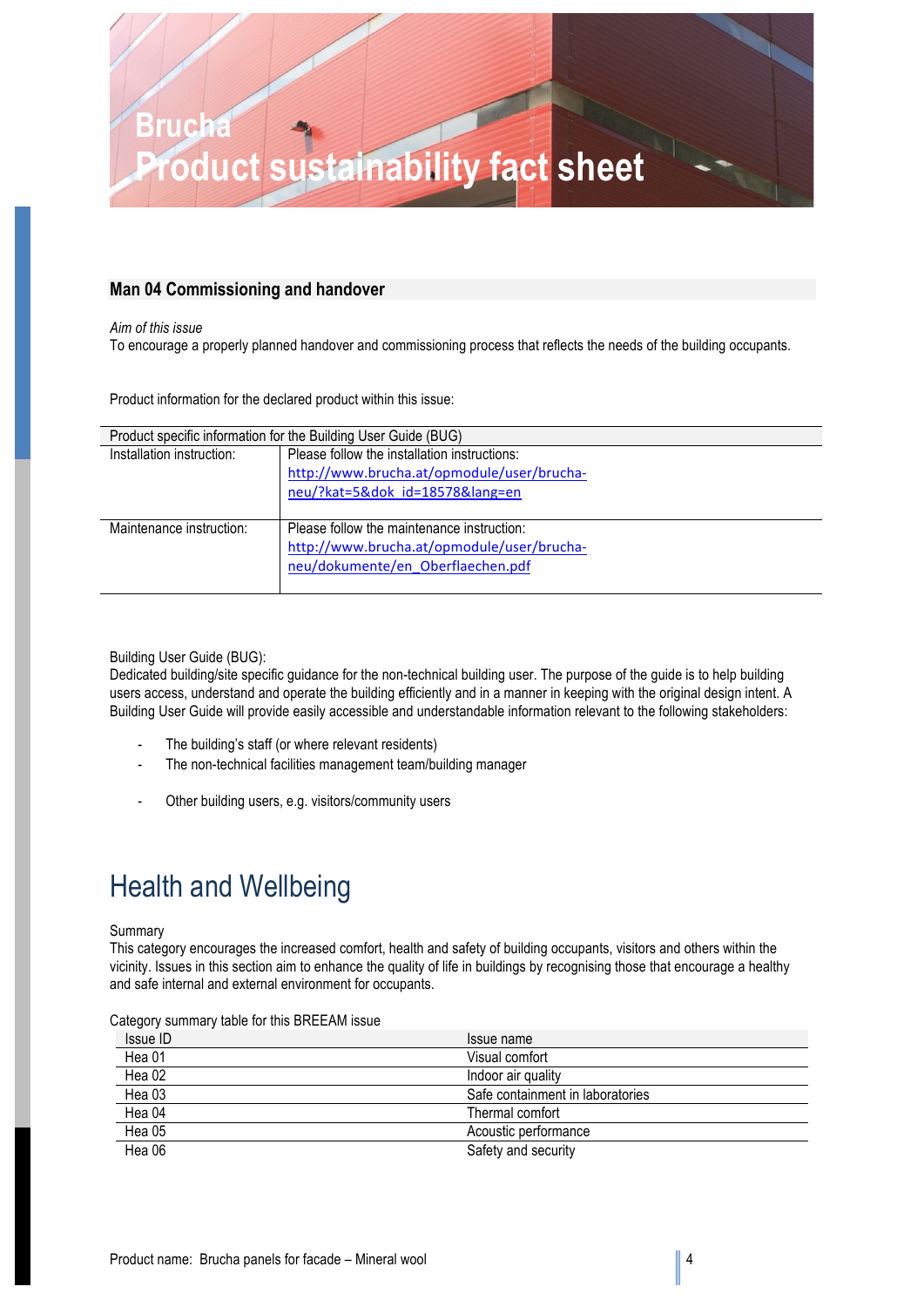# **Product sustainability fact sheet**

#### **Hea 04 Thermal comfort**

**Brucha** 

#### *Aim of this issue*

To ensure that appropriate thermal comfort levels are achieved through design, and controls are selected to maintain a thermally comfortable environment for occupants within the building.

Product information for the declared product within this issue:

| Specific information                                           | Value and evidence (quality) |
|----------------------------------------------------------------|------------------------------|
| Thermal conductivity (W/mK) of insulating material acc.        | 0.0370                       |
| EN 12667                                                       |                              |
| U-value (W/m <sup>2</sup> K) acc. DIN EN 14509 (FP-F 60) incl. | 0.60                         |
| connection loss                                                |                              |
| U-value (W/m <sup>2</sup> K) according DIN EN 14509 (FP-F 200) | 0.19                         |
| incl. connection loss                                          |                              |

#### **Hea 05 Acoustic performance**

*Aim of this issue*

To ensure the building's acoustic performance including sound insulation meet the appropriate standards for its purpose.

Product information for the declared product within this issue:

| Specific information                                      | Value and evidence (quality) |
|-----------------------------------------------------------|------------------------------|
| Sound insulation Rw(C;Ctr) according EN ISO 140-3 (dB) 25 |                              |
| Sound absorption coefficient according EN ISO 354 (%)     |                              |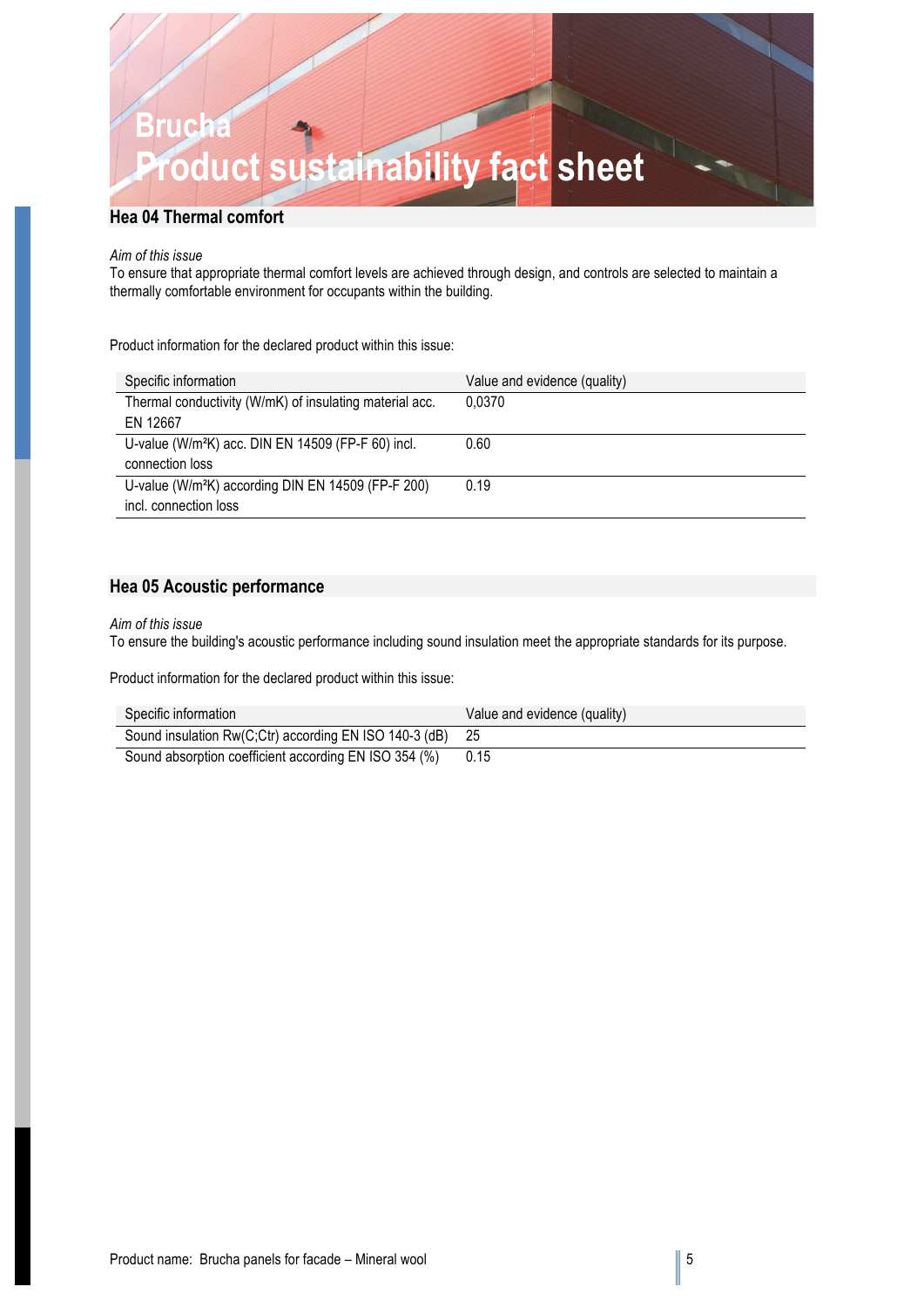

## Energy

#### Summary

This category encourages the specification and design of energy efficient building solutions, systems and equipment that support the sustainable use of energy in the building and sustainable management in the building's operation. Issues in this section assess measures to improve the inherent energy efficiency of the building, encourage the reduction of carbon emissions and support efficient management throughout the operational phase of the building's life.

Category summary table for this BREEAM issue

| Issue ID | Issue name                                   |
|----------|----------------------------------------------|
| Ene 01   | Reduction of energy use and carbon emissions |
| Ene 02   | Energy monitoring                            |
| Ene 03   | External lighting                            |
| Ene 04   | Low carbon design                            |
| Ene 05   | Energy efficient cold storage                |
| Ene 06   | Energy efficient transportation systems      |
| Ene 07   | Energy efficient laboratory systems          |
| Ene 08   | Energy efficient equipment                   |

#### **Ene 01 Reduction of energy use and carbon emissions**

#### *Aim of this issue*

To recognise and encourage buildings designed to minimise operational energy demand, primary energy consumption and CO<sub>2</sub> emissions.

Product information for the declared product within this issue:

| Specific information                                                                                        | evidence (quality) |
|-------------------------------------------------------------------------------------------------------------|--------------------|
| $\alpha$ , and $\alpha$ is the $\alpha$ is the set of the set of the set of $\alpha$ is the set of $\alpha$ |                    |

See section Hea 04 for relevant technical information.

## **Materials**

#### Summary

This category encourages steps taken to reduce the impact of construction materials through design, construction, maintenance and repair. Issues in this section focus on the procurement of materials that are sourced in a responsible way and have a low embodied impact over their life including extraction, processing and manufacture and recycling.

Category summary table for this BREEAM issue

| Issue ID | Issue name                               |
|----------|------------------------------------------|
| Mat 01   | Life cycle impacts                       |
| Mat 02   | Hard landscaping and boundary protection |
| Mat 03   | Responsible sourcing of materials        |
| Mat 04   | Insulation                               |
| Mat 05   | Designing for durability and resilience  |
| Mat 06   | Material efficiency                      |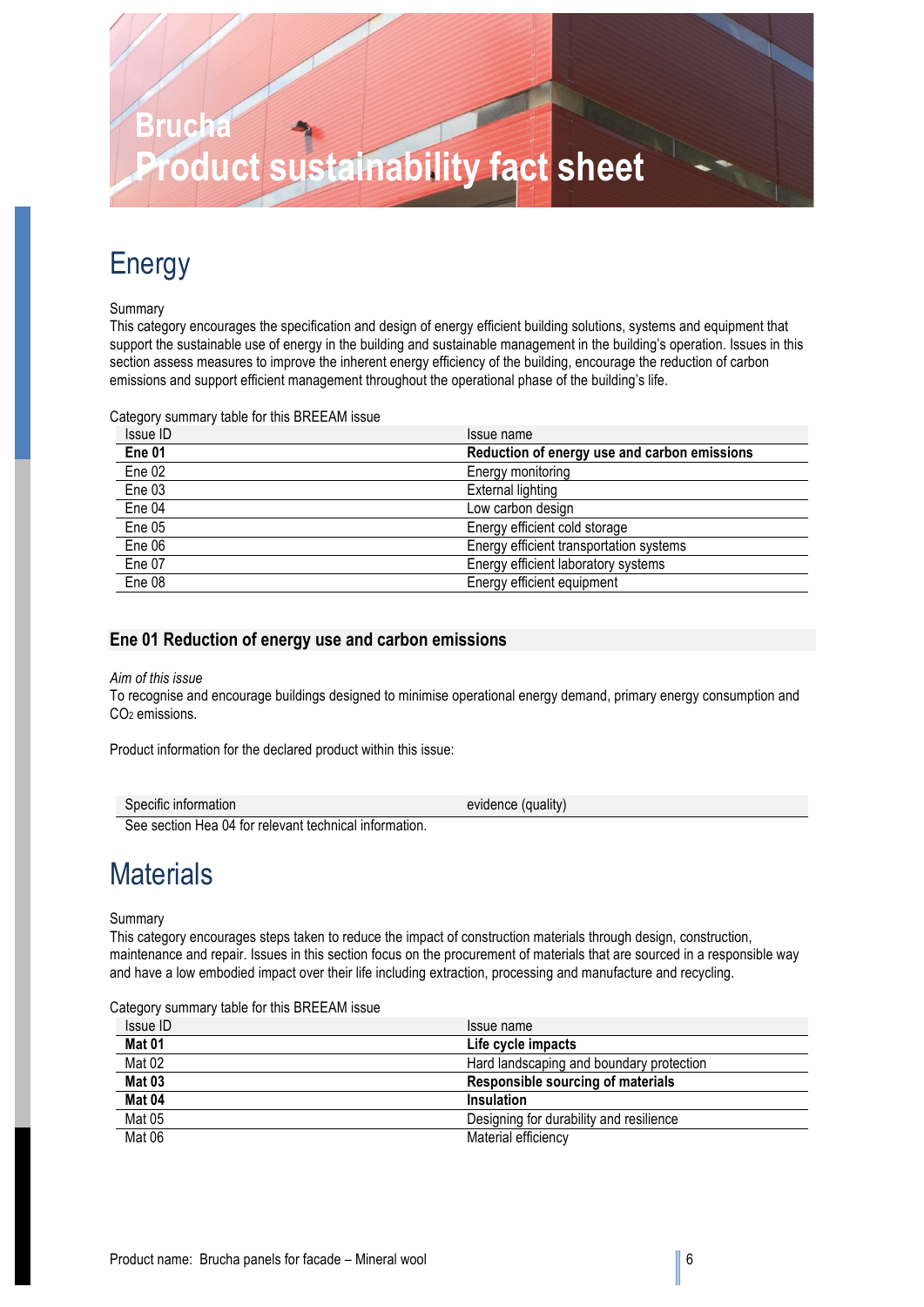

#### **Mat 01 Life cycle impacts**

#### Aim of this issue

To recognise and encourage the use of construction materials with a low environmental impact (including embodied carbon) over the full life cycle of the building. The following LCA results refer to a sandwich panel with a representative thickness of 130 mm and a weight of 26.2 kg.

Product information for the declared product within this issue:

| Description                              | Value                                                                                                                                                                                               |
|------------------------------------------|-----------------------------------------------------------------------------------------------------------------------------------------------------------------------------------------------------|
| "Product specific" environmental profile | yes                                                                                                                                                                                                 |
| certification available?                 |                                                                                                                                                                                                     |
| EPD Program Operator                     | Institute Construction and Environment (IBU - Institut Bauen und                                                                                                                                    |
|                                          | Umwelt e.V.), Berlin                                                                                                                                                                                |
| <b>EPD Number</b>                        | EPD-BRU-20130196-IBC1-DE                                                                                                                                                                            |
| System boundaries                        | A1-A3, C4, D (cradle-to-gate with options)                                                                                                                                                          |
| Declared unit                            | $1 \text{ m}^2$                                                                                                                                                                                     |
| <b>PCR</b>                               | Double skin steel faced sandwich panels with a core made of mineral<br>wool, 04-2013                                                                                                                |
| Green guide rating                       | No generic Green Guide rating provided for Coated steel composite<br>profiled panel with stone wool insulation and steel liner on steel<br>support, structural steel frame with no internal finish. |

#### **Results of the LCA – ENVIRONMENTAL IMPACTS:**

| Declared life cycle<br>stages (standard DIN | <b>PRODUCT</b><br><b>STAGE</b>                                                                                                                                                                                                                                                                                                                                                    | <b>END OF LIFE STAGE</b> | BENEFITS AND LOADS BEYOND<br>THE SYSTEM BOUNDARYS |
|---------------------------------------------|-----------------------------------------------------------------------------------------------------------------------------------------------------------------------------------------------------------------------------------------------------------------------------------------------------------------------------------------------------------------------------------|--------------------------|---------------------------------------------------|
| EN 15804)                                   | $A1-A3$                                                                                                                                                                                                                                                                                                                                                                           | C4                       | D                                                 |
| GWP [kg CO2-eq.]                            | $5.26E + 01$                                                                                                                                                                                                                                                                                                                                                                      | 9.24E-01                 | $-1.56E + 01$                                     |
| ODP [kg CFC11-eq.]                          | 7.53E-07                                                                                                                                                                                                                                                                                                                                                                          | 1.72E-10                 | 1.18E-09                                          |
| AP [kg SO2-eq.]                             | 2.41E-01                                                                                                                                                                                                                                                                                                                                                                          | 1.37E-03                 | $-5.97E-02$                                       |
| EP [kg PO43-- eq.]                          | 2.43E-02                                                                                                                                                                                                                                                                                                                                                                          | 2.10E-04                 | $-4.99E-03$                                       |
| POCP [kg Ethene eq.]                        | 2.58E-02                                                                                                                                                                                                                                                                                                                                                                          | 3.56E-04                 | $-8.94E-03$                                       |
| ADPE [kg Sb eq.]                            | 2.28E-03                                                                                                                                                                                                                                                                                                                                                                          | 8.06E-08                 | $-4.23E - 07$                                     |
| ADPF IMJI                                   | $6.75E + 02$                                                                                                                                                                                                                                                                                                                                                                      | $3.00E + 00$             | $-1.46E + 02$                                     |
| Caption                                     | GWP = Global warming potential; ODP = Depletion potential of the stratospheric ozone layer; AP = Acidification<br>potential of land and water; EP = Eutrophication potential; POCP = Formation potential of tropospheric ozone<br>photochemical oxidants; ADPE = Abiotic depletion potential for non-fossil resources; ADPF = Abiotic depletion<br>potential for fossil resources |                          |                                                   |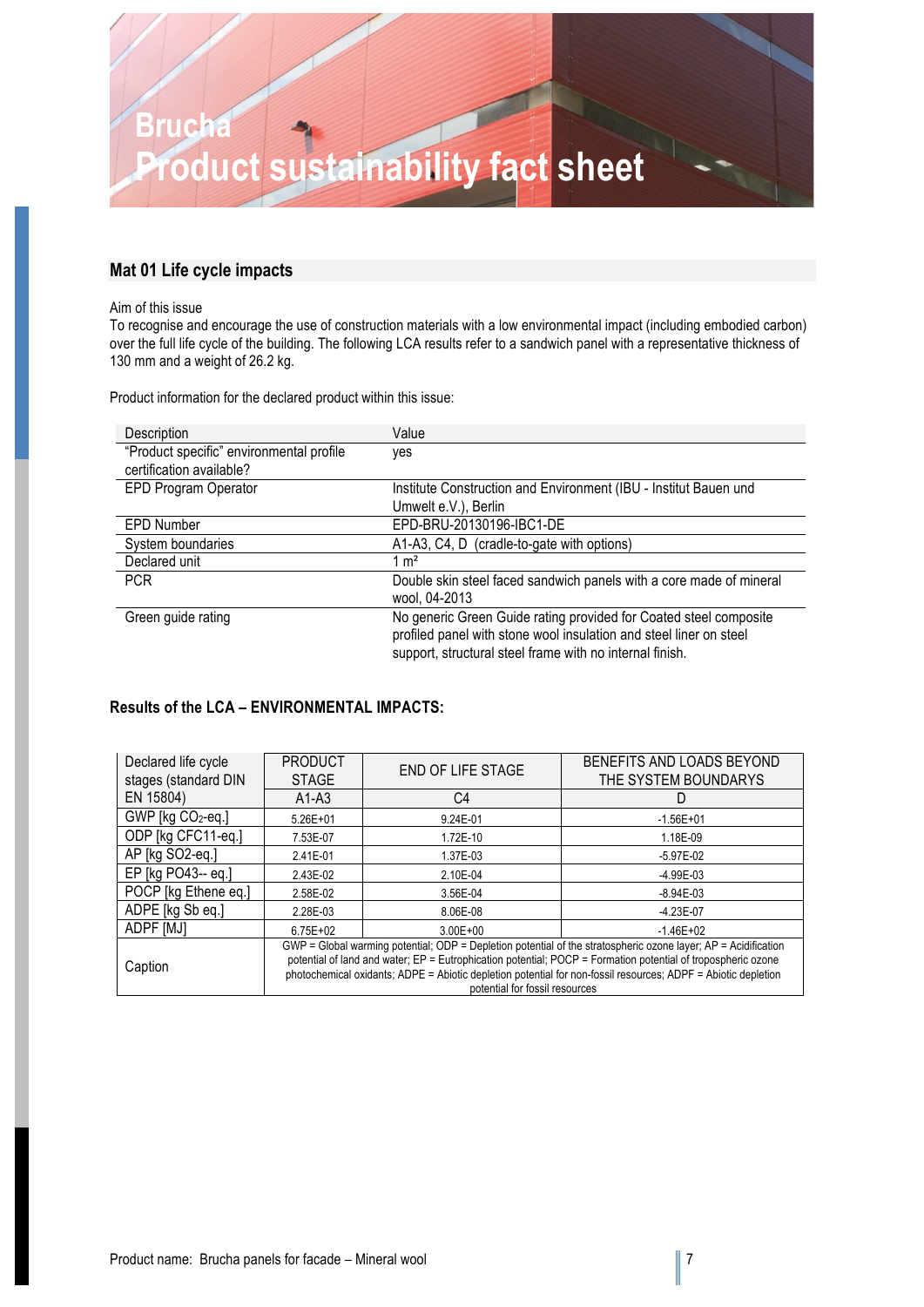

#### **Results of the LCA – RESOURCE USE:**

| Declared life<br>cycle stages<br>(standard DIN | <b>PRODUCT</b><br><b>STAGE</b>                                                                                                                                                                                                                                                                                                                                                                                                                                                                                                                                                                                                                                                                                                                 | <b>END OF LIFE STAGE</b> | BENEFITS AND LOADS<br>BEYOND THE SYSTEM<br><b>BOUNDARYS</b> |
|------------------------------------------------|------------------------------------------------------------------------------------------------------------------------------------------------------------------------------------------------------------------------------------------------------------------------------------------------------------------------------------------------------------------------------------------------------------------------------------------------------------------------------------------------------------------------------------------------------------------------------------------------------------------------------------------------------------------------------------------------------------------------------------------------|--------------------------|-------------------------------------------------------------|
| EN 15804)                                      | $A1-A3$                                                                                                                                                                                                                                                                                                                                                                                                                                                                                                                                                                                                                                                                                                                                        | C4                       | D                                                           |
| PE total [MJ]                                  | 7.56E+02                                                                                                                                                                                                                                                                                                                                                                                                                                                                                                                                                                                                                                                                                                                                       | $3.30E + 00$             | $-1.36E + 02$                                               |
| PERE [MJ]                                      | $4.24E + 01$                                                                                                                                                                                                                                                                                                                                                                                                                                                                                                                                                                                                                                                                                                                                   |                          |                                                             |
| PERM [MJ]                                      | $0.00E + 00$                                                                                                                                                                                                                                                                                                                                                                                                                                                                                                                                                                                                                                                                                                                                   |                          |                                                             |
| <b>PERT [MJ]</b>                               | $4.24E + 01$                                                                                                                                                                                                                                                                                                                                                                                                                                                                                                                                                                                                                                                                                                                                   | 2.00E-01                 | 2.40E+00                                                    |
| PENRE [MJ]                                     | 6.76E+02                                                                                                                                                                                                                                                                                                                                                                                                                                                                                                                                                                                                                                                                                                                                       |                          |                                                             |
| <b>PENRM IMJI</b>                              | 3.75E+01                                                                                                                                                                                                                                                                                                                                                                                                                                                                                                                                                                                                                                                                                                                                       |                          |                                                             |
| <b>PENRT [MJ]</b>                              | 7.14E+02                                                                                                                                                                                                                                                                                                                                                                                                                                                                                                                                                                                                                                                                                                                                       | $3.10E + 00$             | $-1.38E + 02$                                               |
| SM [kg]                                        | $0.00E + 00$                                                                                                                                                                                                                                                                                                                                                                                                                                                                                                                                                                                                                                                                                                                                   |                          |                                                             |
| RSF [MJ]                                       | $0.00E + 00$                                                                                                                                                                                                                                                                                                                                                                                                                                                                                                                                                                                                                                                                                                                                   | $0.00E + 00$             | $0.00E + 00$                                                |
| NRSF [MJ]                                      | $0.00E + 00$                                                                                                                                                                                                                                                                                                                                                                                                                                                                                                                                                                                                                                                                                                                                   | $0.00E + 00$             | $0.00E + 00$                                                |
| FW [m <sup>3</sup> ]                           |                                                                                                                                                                                                                                                                                                                                                                                                                                                                                                                                                                                                                                                                                                                                                |                          |                                                             |
| Caption                                        | PE total = Total use of primary energy resources (=PERT+PENRT); PERE = Use of renewable<br>primary energy excluding renewable primary energy resources used as raw materials; PERM = Use of<br>renewable primary energy resources used as raw materials; PERT = Total use of renewable primary<br>energy resources; PENRE = Use of non-renewable primary energy excluding non-renewable primary<br>energy resources used as raw materials; PENRM = Use of non-renewable primary<br>energy resources used as raw materials; PENRT = Total use of non-renewable primary energy<br>resources; SM = Use of secondary material; RSF = Use of renewable secondary fuels; NRSF = Use of<br>non-renewable secondary fuels; FW = Use of net fresh water |                          |                                                             |

#### **Results of the LCA – OUTPUT FLOWS AND WASTE CATEGORIES:**

| Declared life<br>cycle stages<br>(standard DIN | <b>PRODUCT</b><br><b>STAGE</b>                                                                                                                                                                                                                                                                                                          | END OF LIFE STAGE | BENEFITS AND LOADS<br><b>BEYOND THE SYSTEM</b><br><b>BOUNDARYS</b> |
|------------------------------------------------|-----------------------------------------------------------------------------------------------------------------------------------------------------------------------------------------------------------------------------------------------------------------------------------------------------------------------------------------|-------------------|--------------------------------------------------------------------|
| EN 15804)                                      | $A1-A3$                                                                                                                                                                                                                                                                                                                                 | C4                |                                                                    |
| HWD [kg]                                       |                                                                                                                                                                                                                                                                                                                                         |                   |                                                                    |
| NHWD [kg]                                      |                                                                                                                                                                                                                                                                                                                                         |                   |                                                                    |
| RWD [kg]                                       |                                                                                                                                                                                                                                                                                                                                         |                   |                                                                    |
| CRU [kg]                                       | 0                                                                                                                                                                                                                                                                                                                                       |                   | 0                                                                  |
| MFR [kg]                                       | 0                                                                                                                                                                                                                                                                                                                                       |                   | 9.0                                                                |
| MER [kg]                                       | 0                                                                                                                                                                                                                                                                                                                                       |                   | 16.1                                                               |
| EEE [MJ]                                       | U                                                                                                                                                                                                                                                                                                                                       | 0                 |                                                                    |
| EET [MJ]                                       | <sup>0</sup>                                                                                                                                                                                                                                                                                                                            | 0                 |                                                                    |
| Caption                                        | HWD = Hazardous waste disposed; NHWD = Non-hazardous waste disposed; RWD = Radioactive<br>waste disposed; CRU = Components for re-use; MFR = Materials for recycling; MER = Materials for<br>energy recovery; EE = Exported energy per energy carrier: EEE = Exported energy, electric energy,<br>EET = Exported energy, thermal energy |                   |                                                                    |

#### **Mat 03 Responsible sourcing of materials**

#### *Aim of this issue*

To recognise and encourage the specification and procurement of responsibly sourced materials for key building elements.

Product information for the declared product within this issue: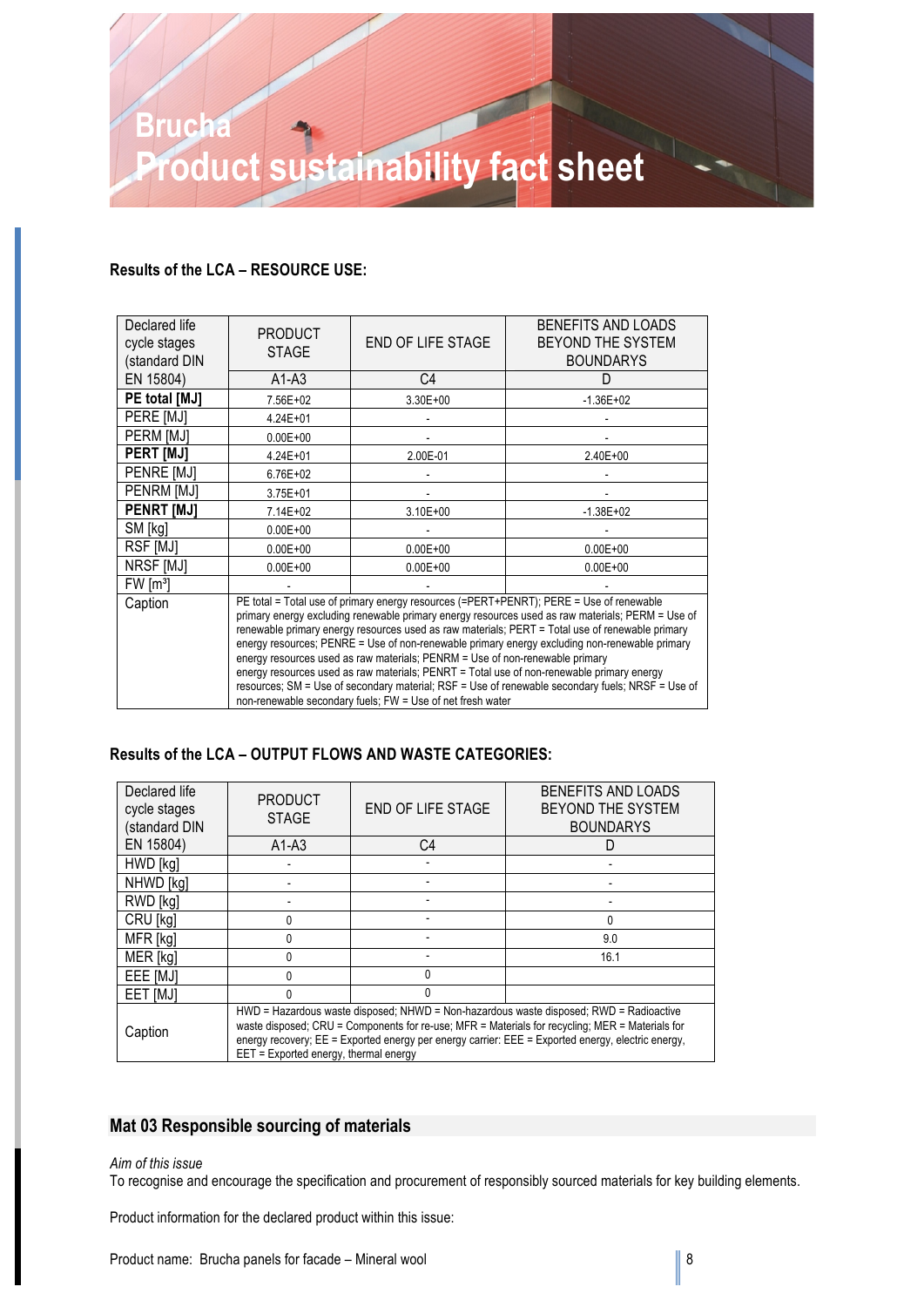

Responsible Sourcing Certification Scheme<br>
FN ISO 14001<br>
The management system

The management system of Brucha GmbH has been certified to ISO 14001 by LRQA (Certificate No. VNA0005184/E). The certificates are downloadable: http://www.brucha.at/opmodule/user/bruchaneu/dokumente/de\_ISO\_90014\_ems\_qms.pdf.

Additionally, the main suppliers of steel and of mineral wool are certified to ISO 14001. Evidence of supplier certification can be provided for BREEAM Assessments on request from m.pfiel@brucha.at.

#### **Responsible sourcing certification scheme point scores**

A graded scale to reflect the rigour of the certification scheme used to demonstrate responsible sourcing, forming the basis for awarding credits in the BREEAM issue Mat 03. Refer to Guidance Note (TBC) available in the Resources section of the BREEAM website for an up-to-date table of responsible sourcing certification schemes recognised by BRE Global Ltd for the purposes of a BREEAM assessment.

Detailed information Mat 03 Responsible sourcing of materials and http://www.breeam.org/page.jsp?id=617

#### **Mat 04 Insulation**

#### *Aim of this issue*

To recognise and encourage the use of thermal insulation which has a low embodied environmental impact relative to its thermal properties

Product information for the declared product within this issue:

| Description                |                               | Value             | Test Standard / Link  |
|----------------------------|-------------------------------|-------------------|-----------------------|
| Thermal conductivity       |                               | 0.0370            | EN 12667              |
| (W/mK)                     |                               |                   |                       |
| Generic Green Guide rating | Stone wool insulation -       | Summary Rating: B | Element No: 815320012 |
|                            | density 128 kg/m <sup>3</sup> |                   |                       |
| EPD available?             |                               | no                |                       |
| EPD No.                    |                               |                   |                       |
| Program operator           |                               |                   |                       |

Program operator

### **Waste**

#### Summary

This category encourages the sustainable management (and reuse where feasible) of construction, operational waste and waste through future maintenance and repairs associated with the building structure. By encouraging good design and construction practices, issues in this section aim to reduce the waste arising from the construction and operation of the building, encouraging its diversion from landfill. It includes recognition of measures to reduce future waste as a result of the need to alter the building in the light of future changes to climate.